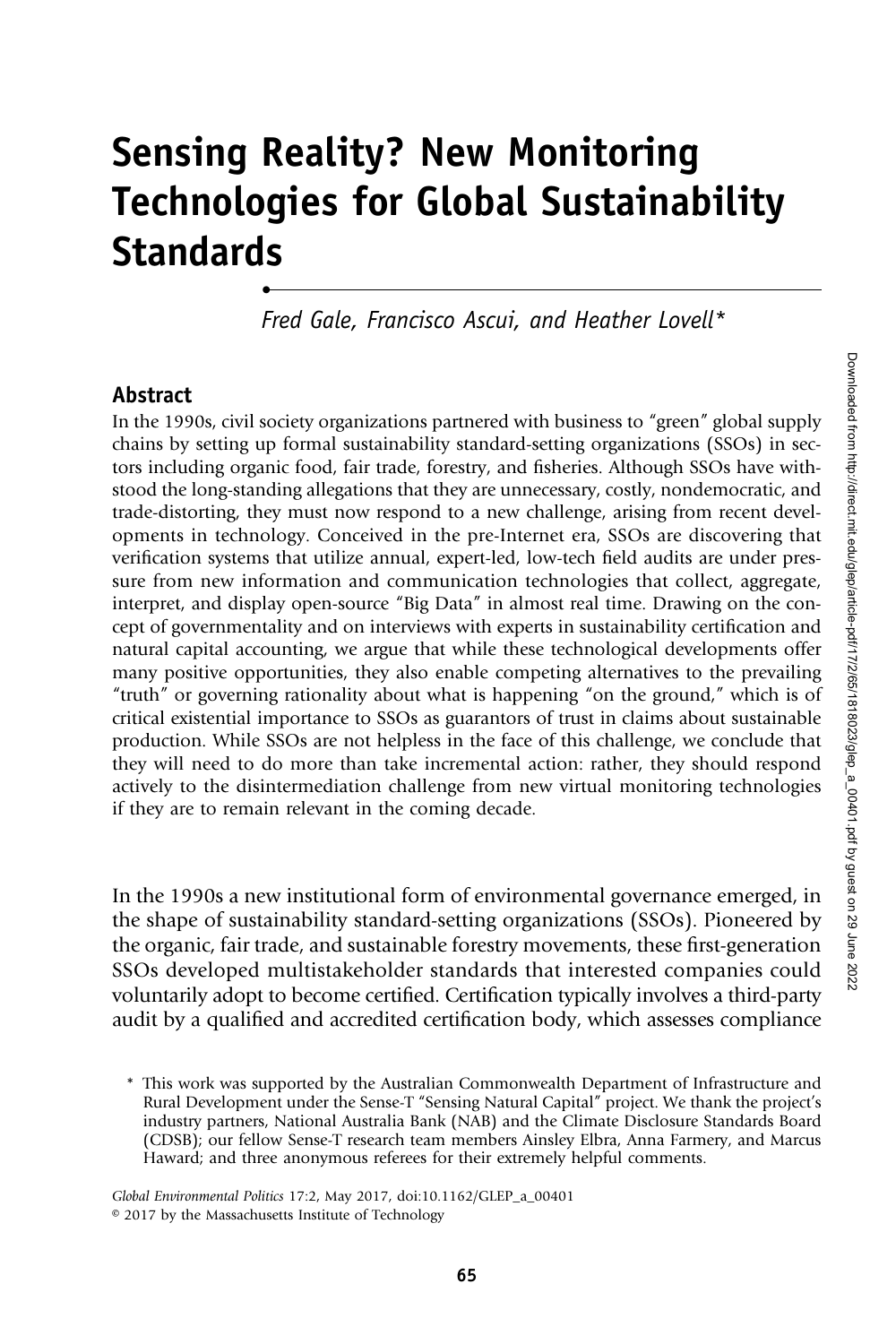with the standard, identifies corrective actions to rectify nonconformities, and issues certificates of compliance once it is satisfied that the standard has been met. On obtaining certification, companies can apply to utilize the SSO's logo on products to signal to consumers that the products have been "responsibly" or "sustainably" produced.

Academic interest in these new, private environmental governance arrangements has been widespread, with scholars analyzing how individual systems operate, their institutional form, and their legitimacy, effectiveness, and transparency (see, e.g., Auld and Gulbrandsen 2010; Bartley 2007; Cashore et al. 2004; Gale and Haward 2011; Gulbrandsen 2010; Gupta 2010; Meidinger et al. 2002; Tollefson et al. 2008). As SSOs became established and began to exert market influence, competitor schemes emerged in some sectors, and new schemes in others. For example, following the establishment of the multistakeholder Forest Stewardship Council (FSC) in 1993, the forest industry evolved a competitor scheme, establishing the umbrella Programme for the Endorsement of Forest Certification (PEFC) in 1999 to unite the large number of national forest certification schemes that had emerged in the intervening years. Meanwhile, increasing controversy over the production of such commodities as palm oil, soy, biofuels, and farmed fish saw second-generation schemes emerge in the 2000s, including the Roundtable on Sustainable Palm Oil (RSPO), the 4C Association for coffee, and the Aquaculture Stewardship Council (ASC). Globally, standard-compliant commodity production grew by 41 percent in 2012, far exceeding the corresponding conventional-commodity market growth of 2 percent, and market penetration is now significant—for example, 40 percent of global production for coffee, 22 percent for cocoa, and 15 percent for palm oil (Potts et al. 2014, 8).

The rise of sustainability SSOs has taken place despite many theoretical, practical, and political challenges, linked to concerns about the feasibility of global environmental governance, the practicality of supply-chain monitoring, and the legitimacy of civil society involvement, among other issues. Although SSOs have demonstrated a remarkable capacity to adapt, they now face a new challenge, in the form of recent technological developments. A revolution in information and communication technologies (ICT), combined with "Big Data" analytics (Kitchin 2014), is enabling information from remote, aerial, and terrestrial sensors to be collected and aggregated for almost real-time display on sophisticated, open-source Web platforms like Global Forest Watch, SkyTruth, Oceana, and Global Fishing Watch.<sup>1</sup> The timeliness, volume, integration, and openness of the information provided by such "virtual" monitoring platforms challenges the static, limited, and closed "analog" model of auditing conventionally employed by SSOs, based on brief, intermittent field visits by small expert teams. While new technologies have the potential to improve both

<sup>1.</sup> Respectively, http://www.globalforestwatch.org/, http://skytruth.org/, http://oceana.org/, and http://globalfishingwatch.org/ (accessed May 13, 2016).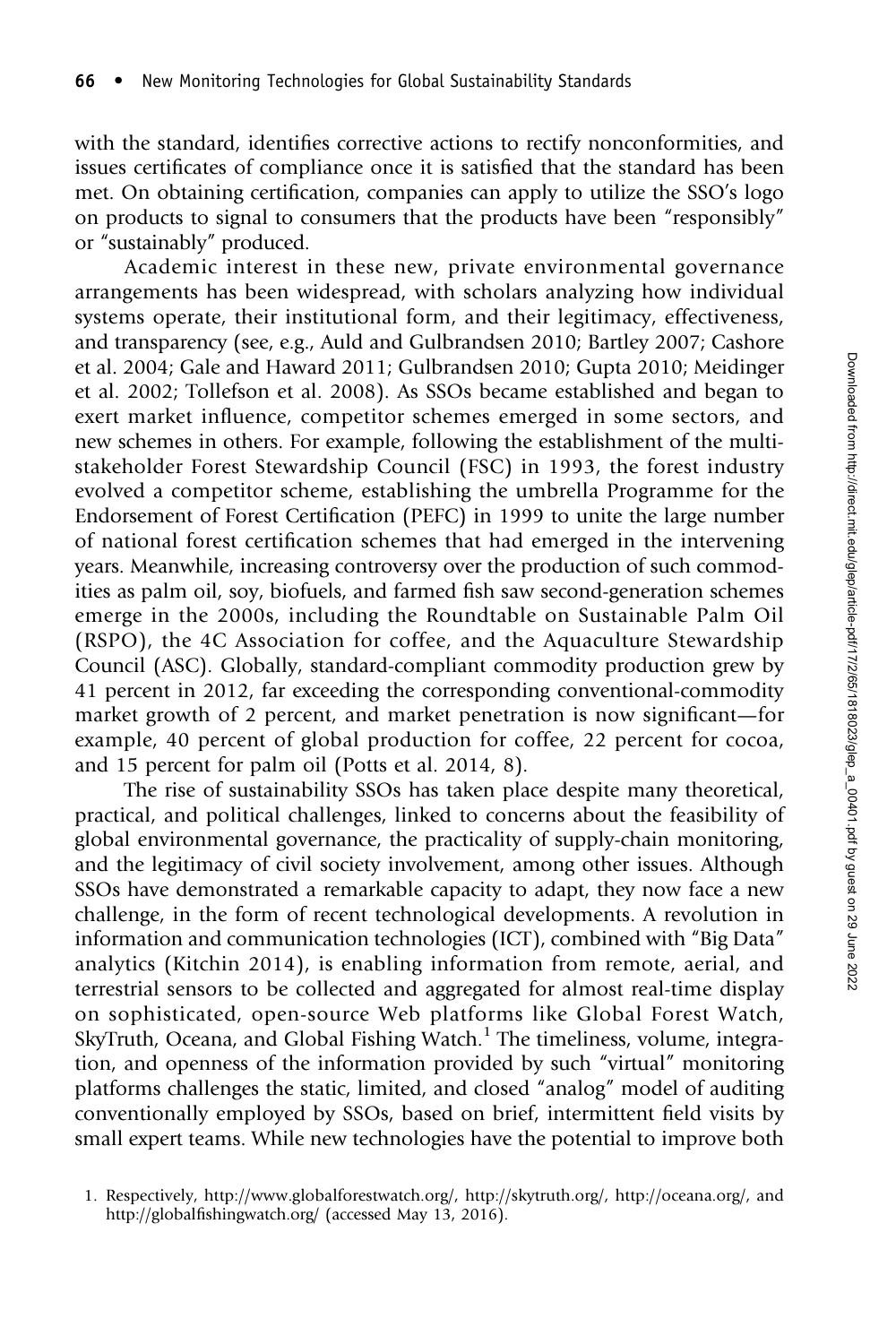the mechanics and performance of private regulation by SSOs (Auld et al. 2010), the provision of direct, continuous, real-time information threatens to undermine the relevance of SSOs and their auditors as intermediaries guaranteeing the reliability of sustainability claims to consumers. There is an urgent need for SSOs to recognize and respond to this challenge, because the pace at which technological changes "shape the realm of the possible" (Lövbrand and Stripple 2009, 20) is extremely rapid. Drawing on interview data from key informants working in the field, we suggest that SSOs should embrace the potential for virtual monitoring to enhance transparency and consumer trust in sustainability claims. This would enable a shift from routine, low-tech, and costly field audits to more strategic audits to investigate cases of possible noncompliance. A new audit function, designed to assure stakeholders that any given virtual monitoring platform is in fact a fair representation of reality, would be required, but the costs could be spread over many users, and potentially across multiple standards. However, achieving these synergies will require closer cooperation between SSOs on the development of metagovernance standards.

This article is organized as follows: in the next section, we discuss the concept of governmentality as a theoretical framework for making sense of the various ways in which technologies enable SSOs to perform the work of environmental governance. We then apply this framework in the next two sections to analyze the challenges posed by new virtual monitoring technologies, drawing on interviews with experts in sustainability certification and natural capital accounting. In our conclusions, we summarize the technological challenges that SSOs face and outline possible responses, as well as directions for further research to better understand and address these challenges.

## Governmentality and Technology

The term "governmentality" is closely associated with the work of Michel Foucault, who first used it in his lectures on government at the Collège de France in 1978 and 1979, although prior uses—for example, by Roland Barthes—have been acknowledged (Lemke 2007). Foucault's own multistranded definition (Foucault 1991, 102–103) has been taken in various directions by subsequent scholars. For our purposes, we adopt Dean's (1999) interpretation of governmentality as an analytics of government—the thinking (rationalities or mentalities) involved in practices of government in its most general sense, having to do with how we govern and are governed, whether at the level of the individual, the community, the state, or any other relevant field. This is distinct from the term's use in historical analysis to identify particular eras or modes of government, a second meaning identified by Dean (1999, 16), Oels (2005), and others. We include in our understanding of the term how we govern (and are governed by) the environment (Agrawal 2005; Oels 2005; Okereke et al. 2009; Stripple and Bulkeley 2013). "Government" in this sense can be regarded as sharing a family resemblance with the term "governance," because neither presupposes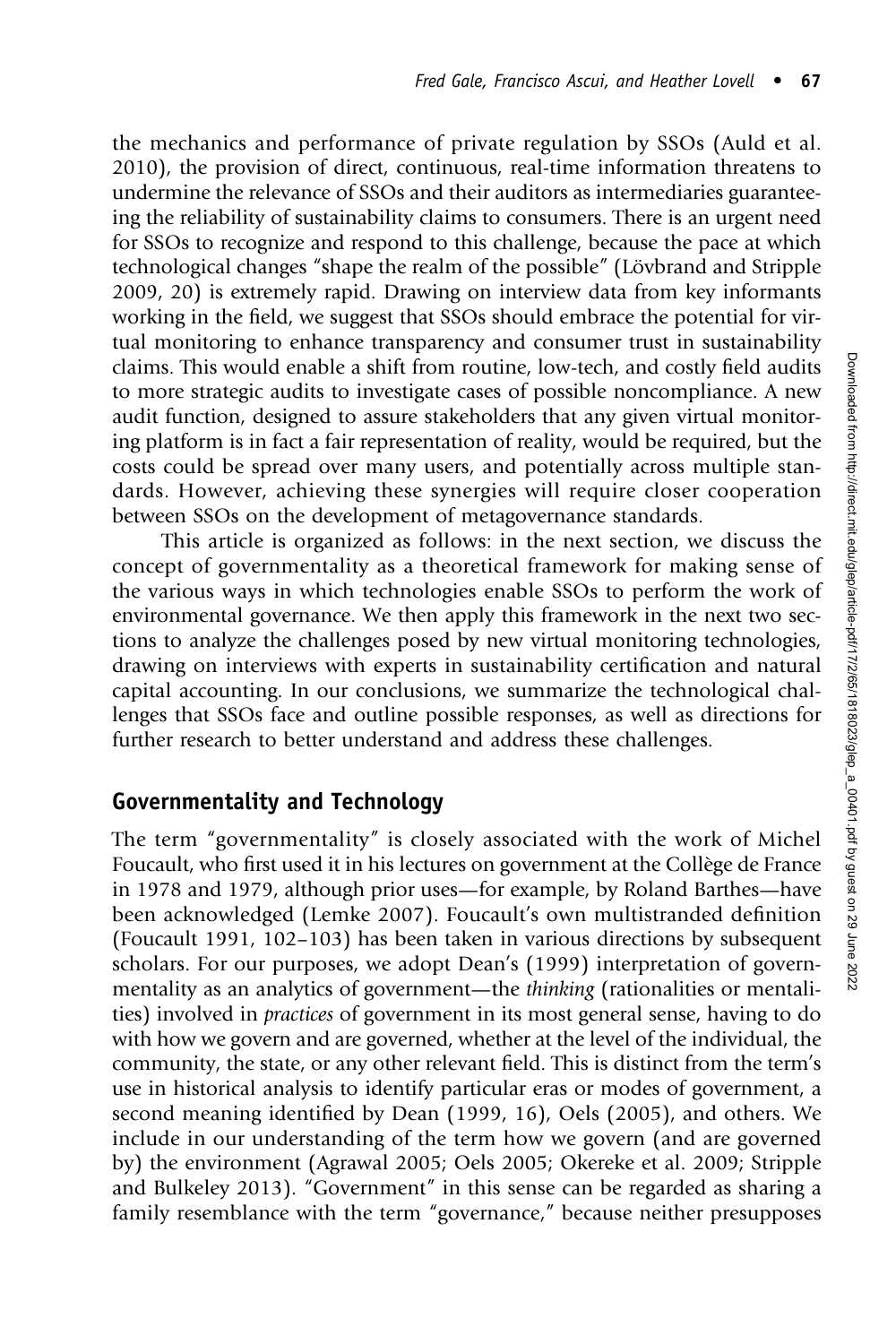that government is limited to the exercise of power by the state. However, most "governance" research is oriented towards its political, institutional, and regulatory dimensions ( Jordan et al. 2005; Tollefson et al. 2012), whereas our focus is on the rationalities that underpin it, as revealed through practice.

Foregrounding the rationalities or mentalities involved in practices of government is useful because it provides a conceptual link between the intangible ways in which we perceive, describe, and interpret the world, and the ways in which we act upon the world, and are in turn acted upon, through tangible practices and technologies. In this article we are particularly interested in exploring the connections between intangible rationalities and tangible technologies; we use the latter term in both a narrow sense, to refer to specific technical artifacts such as sensors or software, and in the broader sense of the many ways in which "society [is] made durable" (Latour 1990, 103). This broader sense is implicit in the distinction drawn by Miller and Rose (2008) between the "rationalities" and "technologies" of government: "'Rationalities of government' refers to the collective and taken for granted body of knowledge and styles of thinking that render aspects of reality thinkable and governable.… 'Technologies of government' in turn refers to the vast assemblage of techniques, devices, tools, instruments, materials and apparatuses that render rationalities operable" (Lövbrand and Stripple 2013, 32–33). In this broader sense, technologies may include nonmaterial elements that are nonetheless "out there" shaping, and shaped by, social relationships. Latour (2014, 508), after MacKenzie (2001), argues that "forms, format, instructions, softwares, and standards are active in the world and are just as 'material' as eel traps or cars.… 'Technical' is an adjective that is able to resonate with any layer of what I hesitate to call materiality: songs as well as wood, noise as well as steel, narratives as well as fences." From this perspective, voluntary standards can therefore be seen as a technology of governance, expressing a particular rationality about how the environment should be governed.

Both rationalities and technologies of government are, by virtue of being deeply ingrained in everyday life, capable of being at the same time out in the open and easily overlooked. As Dean (1999, 16) observes, "The idea of mentalities of government … emphasizes the way in which the thinking involved in practices of government is explicit and embedded in language and other technical instruments but is also relatively taken for granted, i.e. it is not usually open to questioning by its practitioners." Furthermore, "The analysis of government is concerned with thought as it becomes linked to and is embedded in technical means for the shaping and reshaping of conduct and in practices and institutions. Thus to analyse mentalities of government is to analyse thought made practical and technical" (Dean 1999, 18, emphasis added).

Governmentality as a theoretical lens has been extensively applied to the study of standards as a technology of governance in general (see, e.g., Higgins and Larner 2010; Ponte et al. 2011; Timmermans and Epstein 2010), as well as to studies of climate governance at different levels (e.g. Bäckstrand and Lövbrand 2006; Okereke et al. 2009; Stripple and Bulkeley 2013) and to the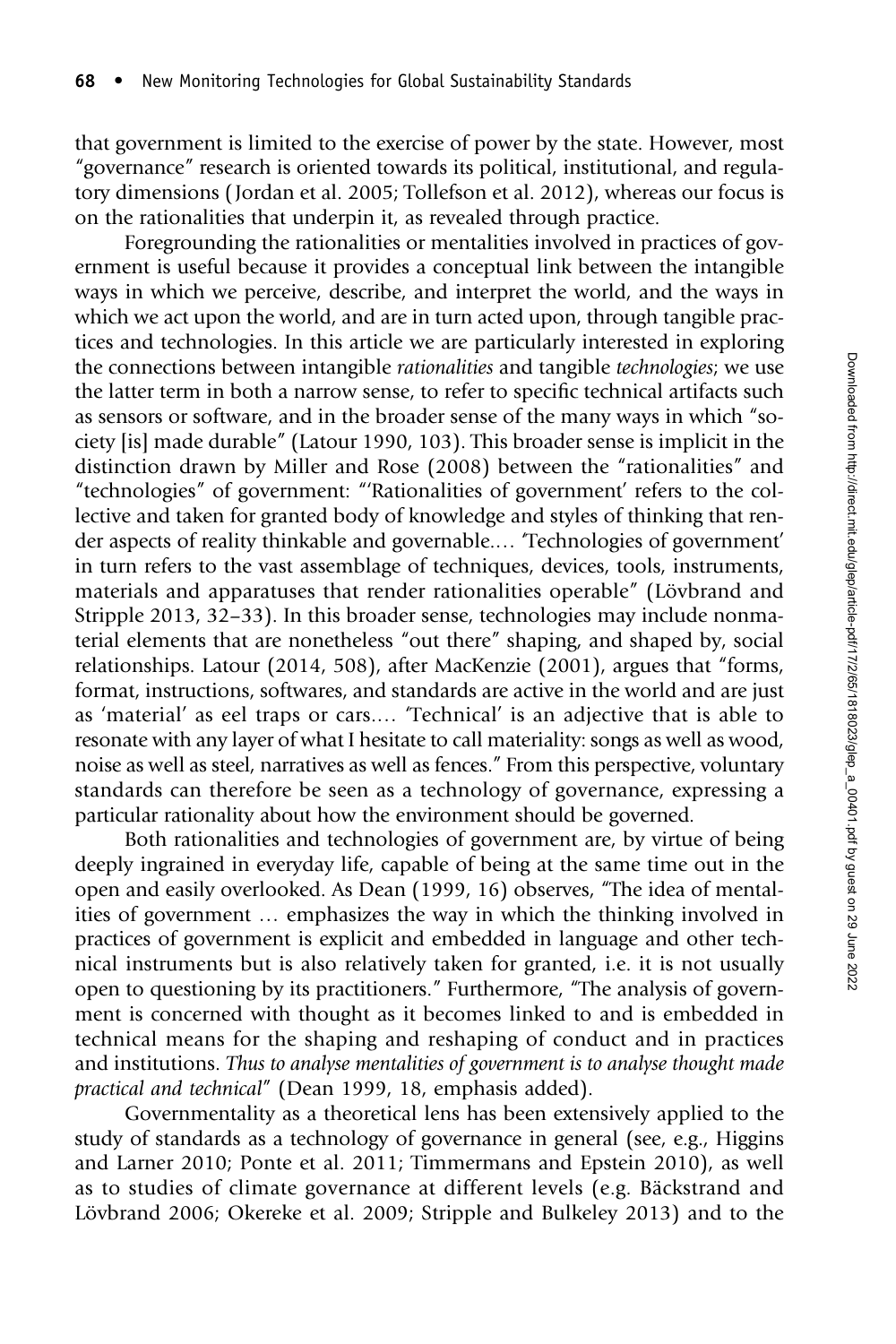intersection between climate and forest governance (Astuti and McGregor 2015; Boer 2013; McGregor et al. 2015). Governmentality approaches can also be found in studies of specific voluntary sustainability standards in areas such as water (Vos and Boelens 2014), biofuels (Ponte 2014), fisheries (Ponte and Cheyns 2013), and palm oil (Djama et al. 2011; Ponte and Cheyns 2013). In focusing on the broader level of SSOs in general, our analysis builds on and is distinguished from these more specific case studies.

The role of technology in voluntary sustainability standards is underresearched. The one study that directly addresses the topic, by comparing the use of technology in general (including but not restricted to ICT) in fourteen schemes across forestry, fisheries, coffee, and climate mitigation standards (Auld et al. 2010), does not take a governmentality approach. Nevertheless, that study argues that technological innovations have rationality implications, shaping how we think about global problems and their solutions. Auld et al. conclude that new technologies largely complement existing SSO activities, benefiting especially those with narrowly defined goals (e.g., a focus on product legality rather than sustainability). In our analysis, which is more narrowly focused on ICT innovations, we find both positive potential and more-fundamental challenges to the rationality of the current SSO governance apparatus. Nevertheless, we describe some ways forward that, if pursued proactively, would allow SSOs not only to maintain their relevance, but potentially to increase take-up and encourage the pursuit of wider rather than more narrowly defined goals in future.

The present study draws broadly on a set of twenty-six interviews conducted with key experts in fields such as forestry, fisheries, water and carbon certification, and natural capital accounting during the course of a twentymonth research project on the political economy of natural capital, plus insights from around thirty invited experts (only six of whom had previously been interviewed) at a two-day international workshop held in February 2016, on the role of environmental "Big Data" in natural capital accounting. Seven of these interviewees—three with extensive backgrounds in forest, water, and carbon accounting, two in natural capital accounting, and two in financial accounting provided empirical evidence of particular relevance to the present study.<sup>2</sup> Each was selected because of work done at the interface of certification, accounting, auditing, and new monitoring technologies. The interviews were semistructured, with questions designed to encourage discussion about the current and the potential future role of new monitoring technologies in each expert's area of practice. The interviews were transcribed, and emergent themes were identified using "holistic" coding (Saldana 2009). In the next section, we draw on this empirical material, as well as on a review of both academic and broader literatures that was undertaken as part of the project, to unpack the effects of emerging

<sup>2.</sup> Due to space constraints, only five have been directly cited in this article.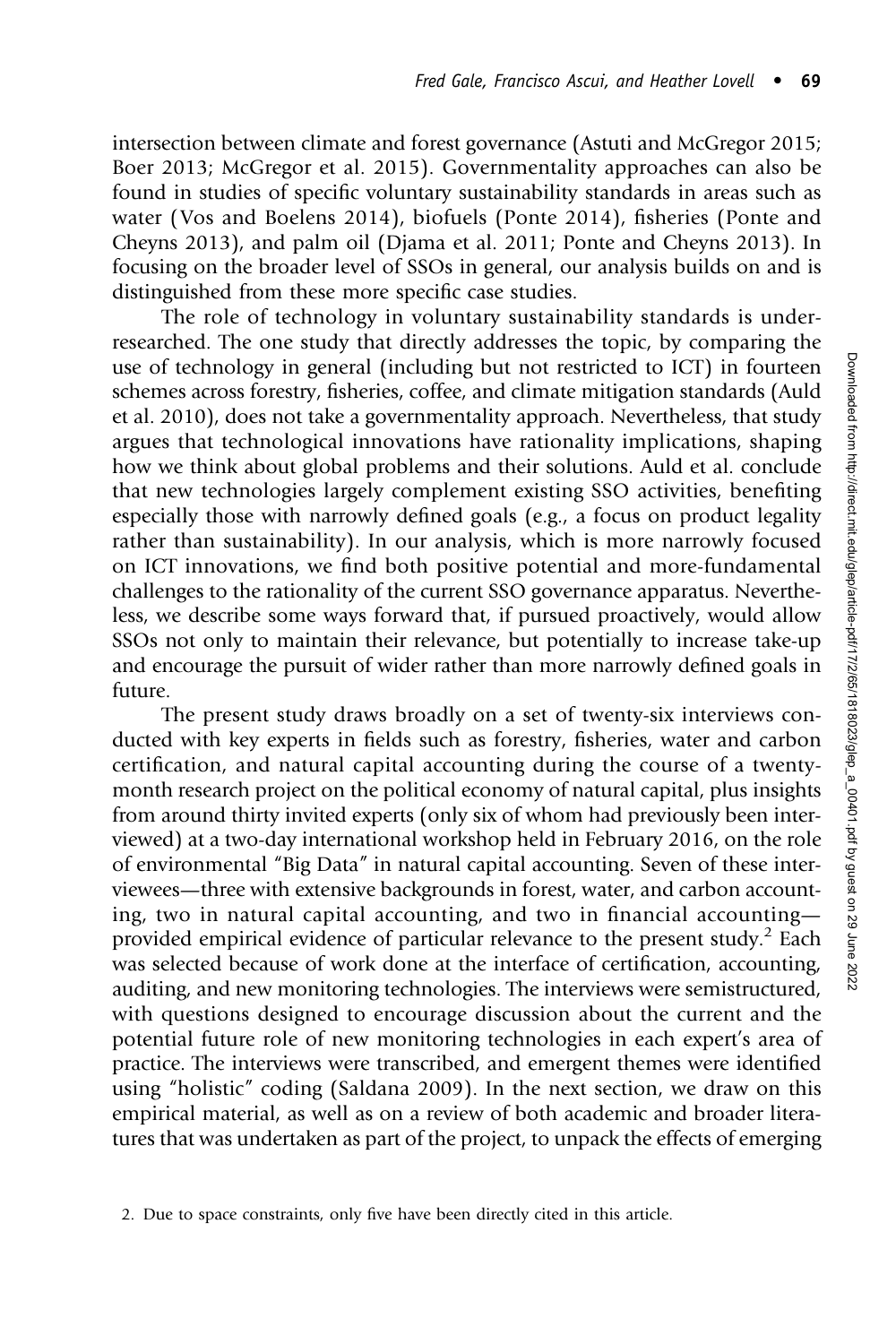monitoring technologies on SSO practices and the challenges they pose to SSOs as a form of private environmental governance.

### The Evolution of Sustainability Standards

The turn to sustainability standards forms only a recent chapter in the long history of standard-setting. Standards for weights, measures, and time have been around since the dawn of civilization (Perry 1955). The modern development of product standards dates back to the Industrial Revolution and was initially driven by crises in critical areas such as safety and interoperability. The first national-level product standards organization, the Engineering Standards Committee, was established in the UK in 1901, eventually becoming known as the British Standards Institution (BSI).<sup>3</sup> Other national-level standards organizations were established over the next couple of decades. In the postwar period, increased concern within governments and industry over the potentially traderestrictive nature of national standards led to the establishment of the International Organization for Standardization (ISO) in 1947. Today the ISO has major responsibility for coordinating international product standards development.

In the 1970s, civil society organizations with a more activist agenda on social and environmental issues began using the model of national and international standards to promote sustainability by rewarding best-in-class products or behaviors, employing a label or logo to identify them to consumers. One of the earliest examples was the organic movement, which established the International Federation of Organic Agriculture Movements (IFOAM) in 1972. Today, IFOAM unites over two million producers in 170 countries through its 800-plus affiliated member organizations (FiBL 2016). Another early, activist-led SSO to emerge from the 1960s was the Alternative Trading Organisation (ATO) movement. ATOs eliminated middlemen in the supply chain and directly linked Third World producers to First World consumers, enabling the payment of a "fair" price premium. As the number and sizes of ATOs expanded, concern developed regarding the diversity of standards in use and the price premiums being applied. In 1988, the Dutch group Max Havelaar established a widely used standard and a label that in 1997 became administered by the Fairtrade Labelling Organizations International (FLO), now Fairtrade International.<sup>4</sup>

From these early beginnings, voluntary environmental SSOs rose to prominence in the 1990s, in part due to the failure of governments to provide adequate regulation of various environmental problems in the face of growing public demands. Most voluntary environmental SSOs adopted the same broad "technologies of governance" as their national and international product SSO equivalents: a set of requirements written up in a published standard; a process

<sup>3.</sup> British Standards Institution, http://www.bsigroup.com/en-GB/about-bsi/our-history/ (accessed April 12, 2016).

<sup>4.</sup> Fairtrade International remains popularly referred to as FLO.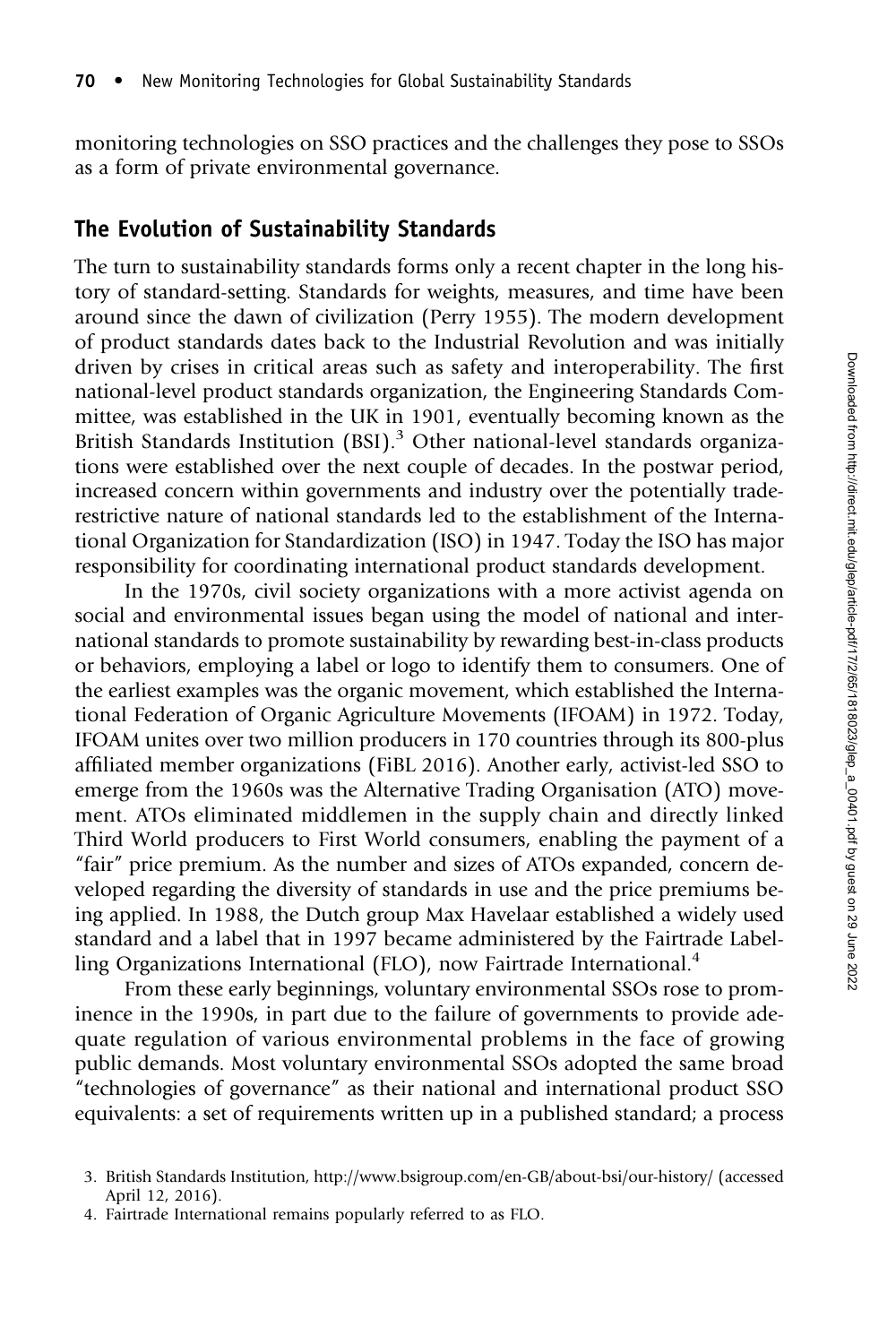for recognition (accreditation) of approved third-party auditors; and a process for assessing compliance with the standard, usually via an annual field visit by an approved auditor, followed by the issuance of audit reports and compliance statements or certificates. The use of technology in this governance apparatus has traditionally been quite limited, typically relying on visual inspection, questioning, and spot-sampling of data, with more technical analysis such as laboratory tests usually being undertaken by third parties and accepted on the basis of written reports or certificates.

Through the enactment of this governance apparatus, SSOs aimed to provide a definitive and transparent account of what was happening "on the ground" in forests, fisheries, agriculture, and other commodity sectors, this "truth" being inscribed in audit reports and compliance certificates, and publicized via an SSO's logo. SSOs' claims to be the arbiters of this "truth" were of course challenged by both internal and external actors, the former leading to the establishment of increasingly robust dispute resolution and appeals procedures within SSOs, and the latter, either to the cooptation of divergent interests or, where that failed, to the emergence of competing standards such as the PEFC scheme in forestry and the Worldwide Responsible Apparel Scheme (WRAP) in textiles.<sup>5</sup> However, these challenges were not directed at SSOs' technologies of governance per se, but at perceived failures in standards' development, firm compliance, or auditor interpretation. Efforts to improve performance across each of these components, coupled with the establishment of metagovernance institutions like the ISEAL Alliance, have until now insulated SSOs from more fundamental challenges to the very nature of their "truth" claims. However, as we discuss in the next section, by enabling the public, real-time depiction of a multiperspectival, integrated virtual "reality," new sensor and Big Data technologies are demonstrating the capacity to provide an alternative—and often far more compelling—account of the "truth" about the sustainability status of resources. This capacity of the new virtual monitoring technologies to disintermediate the audit function is challenging the very raison d'être of SSOs, and we argue that they need to respond to this challenge in a more than incremental fashion.

## New Technologies and Disintermediation

ICT-induced disintermediation—the removal of intermediaries in a supply chain due to new flows and arrangements of information—is having profound effects across society, fundamentally altering long-established business models in sectors as diverse as media, entertainment, procurement, and education (Porter and Heppelmann 2014). A governmentality approach helps in understanding how new technologies have the agency to disrupt established ways of thinking, across many fields. SSOs, and the standards they uphold, are key intermediaries

<sup>5.</sup> WRAP was set up in response to the 1996/1999 establishment of the NGO-backed Apparel Industry Partnership/ Fair Labor Association (Bartley 2007).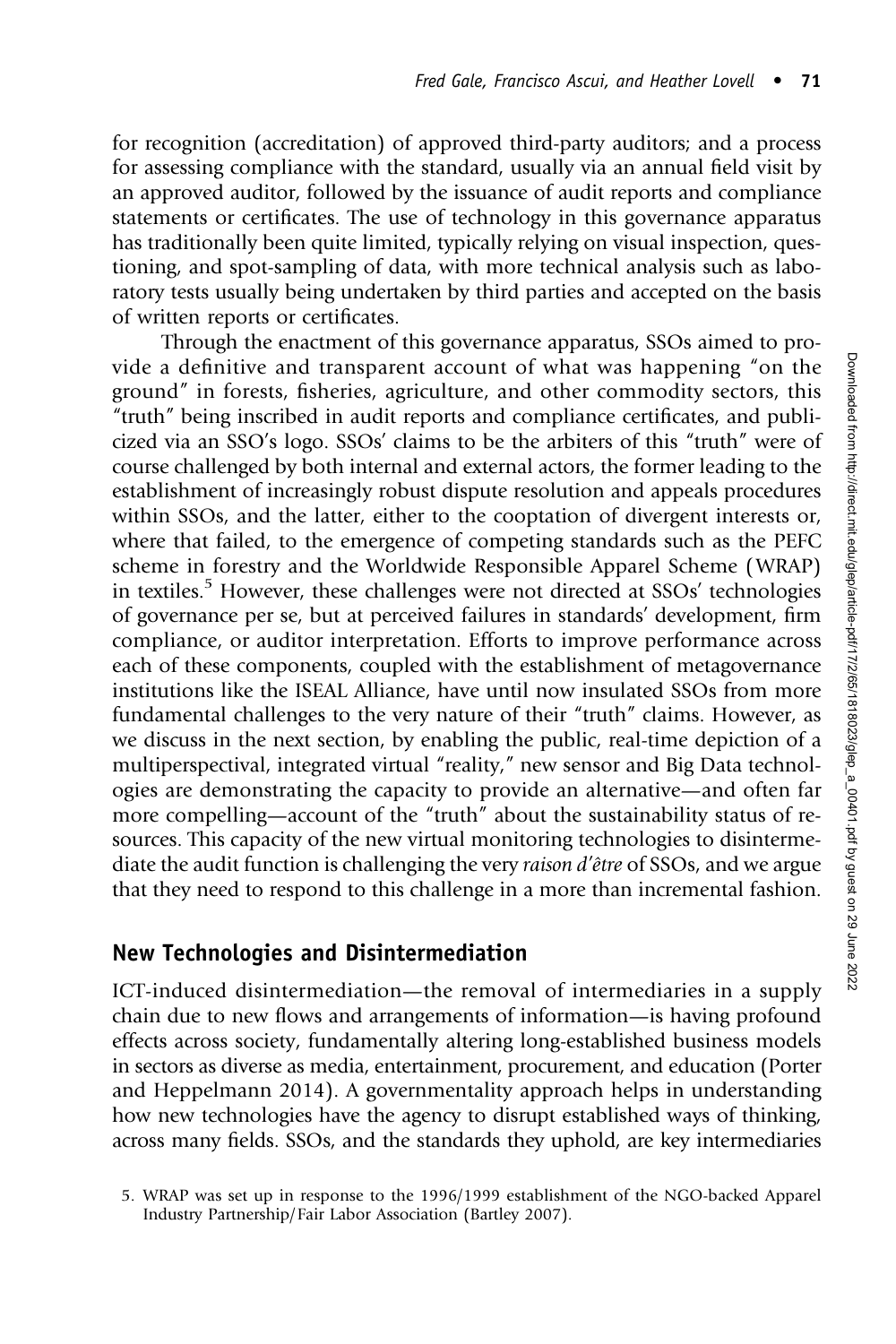in the supply chain of an intangible quality: trust in a certain claim about a product, from its origins with primary producers to the end consumer. Yet they have only recently begun to consider the implications of ICT innovations for standards systems. The ISEAL Alliance, a group of twenty-one multistakeholder sustainability SSOs, recently commissioned a consultancy to explore this issue, which concluded that "While the corporate world has learned to integrate data flows across global supply chains, most standards systems are lagging behind" (Herding and Fischer 2015, 3). The report characterizes the challenge posed by technology in the following terms:

Most of the sustainability standards as we know them have developed over the past two decades; their requirements were refined through continuous stakeholder engagement. However, the underlying certification process nowadays remains remarkably similar to 20 years ago: an expert auditor visits a certificate holder about once a year and completes a checklist.… Sending auditors to a client, perhaps to a coffee farmer in a remote tropical mountain region or to a salmon farm in a sub-arctic fjord, is expensive, and often the only information that remains from this visit is a simple checkbox that says compliant/non-compliant. (Herding and Fischer 2015, 5)

This view was confirmed in our interviews with auditing experts. For example, one commented: "I think that the way that we are framing our work on … the certification side of standard systems, is that essentially we have been working in an analog model. Audit teams going into the field and collecting data has inherent limitations because it's one-off, it's time limited, it depends on the competence of the individuals, etc." <sup>6</sup> Another, noting the "potentially revolutionary" implications of remote sensing, stated that:

The thing to remember is that right at the moment the standards as they are written don't anticipate this sort of thing.… And so to expect them [the audits] to then use remote sensing data, which is a completely hands-off approach, would lead to a fundamental change in the way in which the indicators accept or don't accept remote sensing data.<sup>7</sup>

A third interviewee observed that the "truth" of a conventional audit depends to a considerable extent on unanalyzed, static company data:

With forest management, the audit is very much focused on management systems and processes.… The actual data collection of outcome and output is very limited, and whatever the forest manager says, as long as it looks reasonable, it's taken as agreed. You know, you are trying to audit 100,000 hectares in a week. The reality of you seeing anything on site is very, very limited. So you're very much reliant on the forest manager producing a map, or you produce a map, and the forest manager says, "This is what we've harvested.

7. Personal interview A3, July 30, 2015.

<sup>6.</sup> Personal interview A2, July 29, 2015.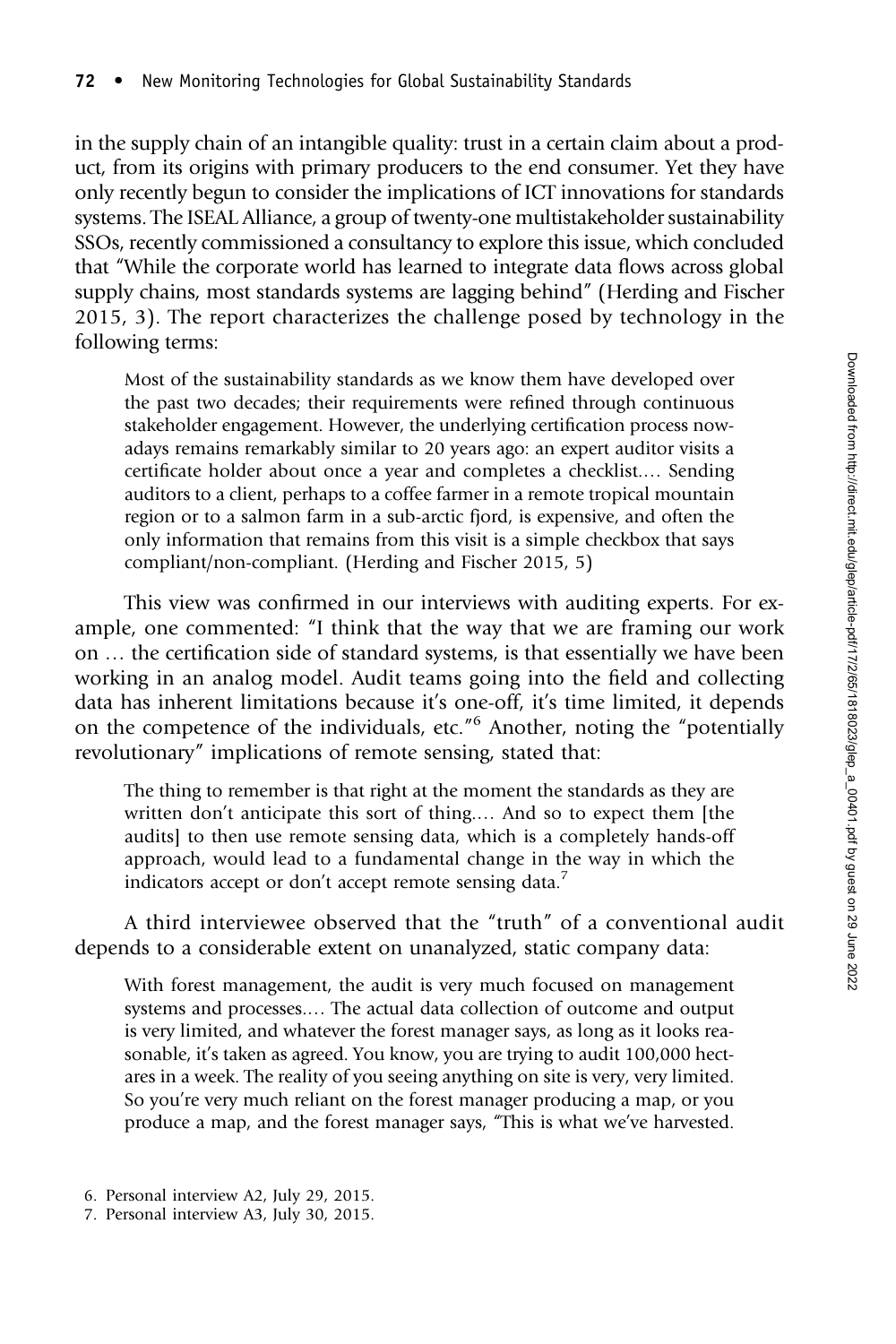This is what we've restocked. Here are some timber figures." And that's pretty much trusted—99.9 percent of the time that's taken as correct.<sup>8</sup>

Currently, assessing compliance against a standard is labor intensive: in the forestry sector, for example, depending on the complexity of the standard and the size and readiness of an operation, an audit can involve a team of three or four experts and take up to ten working days (see, e.g., ForestEthics 2014, comparing forestry audits). While some auditing companies are utilizing portable electronic devices to collect data, our interviews indicated that most continue to use paper-based checklists, resulting in inaccuracies and delays in interpreting and representing the information. Clear opportunities therefore exist to make auditing more efficient, from the deployment of smartphones and tablets linked to auditor databases, to directly recording operator performance. From the ISEAL Alliance report's perspective, the major problem confronting SSOs is to work out how to utilize new technology to more efficiently deliver audit services. The more fundamental threat of disintermediation is acknowledged at less length: "multi-stakeholder standards systems need to provide faster and easier access to data about the state of certified companies, or they are destined to lose relevance in the dialogue on how our society defines and assesses sustainability. Ignore technology innovation at your own risk" (Herding and Fischer 2015, 6, emphasis added).

Our research suggests that new technology poses a fundamental challenge to SSOs, due to its ability to provide alternative accounts of the prevailing "truth" or governing rationality about what is happening "on the ground," at the origins of product supply chains—accounts that are not necessarily mediated by SSOs themselves. New technologies appear to offer a completely different approach to creating transparency by gathering, integrating, analyzing, and sharing vast quantities of data. On the input side, a range of established and new technologies linked to remote, aerial, and terrestrial sensors is enabling much more accurate data to be collected about terrestrial and aquatic ecosystems and the human-nature interactions occurring within them. Although remote sensing technology has been in use for the past thirty years and has delivered increasingly accurate and timely information regarding landscape change, new high-powered digital cameras linked to the deployment of minisatellites are producing even better-quality images from more-frequent orbits of the earth. Such images can be made even more precise if they are supplemented with data from aerial sensors carried on drones that undertake low-altitude flights across regions of interest. These data can be further supplemented by the deployment of fixed and mobile sensors and other inputs to provide precise information on matters of interest such as tree species, biodiversity counts, illegal logging and fishing, or the boundaries of indigenous peoples' lands and customary rights.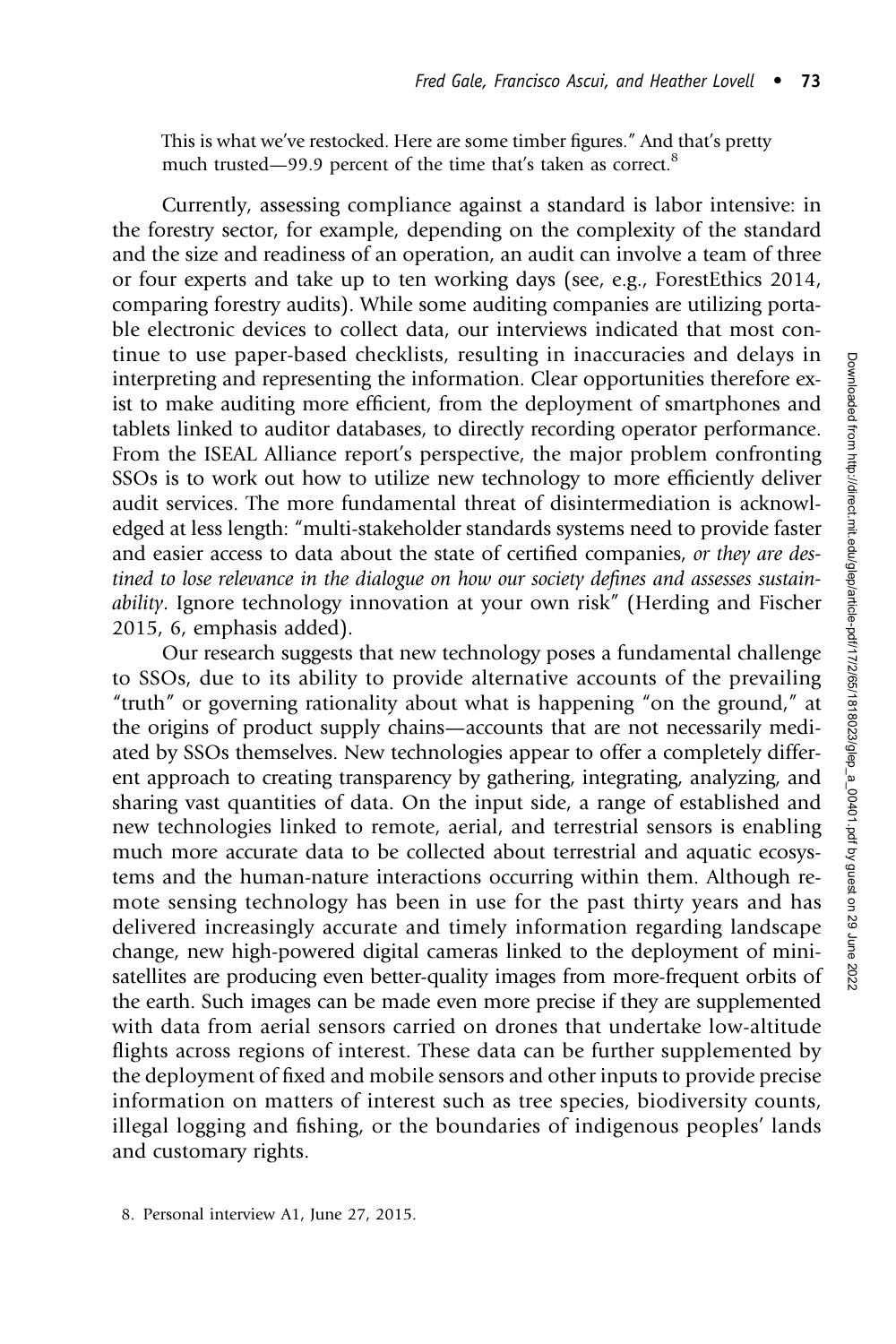These new technologies are already being deployed by a variety of different actors, to different ends. For example, forest managers are now able to carry out precision forestry, where the "characteristics of forests and treatments can be determined accurately at stand, sub-stand or individual tree level" using a combination of airborne laser technology and terrestrial sensors (Holopainen et al. 2014, 1691). Sensors embedded in harvesting and logging equipment could supplement these field measurements, "providing both more inexpensive and detailed ground truth" (Holopainen et al. 2014, 1688). From this perspective, new technologies primarily serve the economic rationality of the commercial forest owner, although they may also mitigate environmental impacts. Other actors, however, are using similar technologies in quite different ways, to carry out "citizen science"—thus democratizing scientific "truth" about matters such as biodiversity and air and water quality. For example, the UK Government's GB Non-Native Species Secretariat encourages the public monitoring of invasive species, noting that "Everyone can provide useful biological records of nonnative species, and with the development of online recording sites and smartphone apps it is now easier than ever" (DEFRA 2016). Another example of citizen science is Global Forest Watch, an online platform operated by the World Resources Institute (WRI), presenting forest data from multiple sources in a user-friendly open framework. Not only can interested parties use the site to review what is occurring with regard to deforestation and degradation in any given region, but they can also create customized forest maps—a discursively powerful device, as Google, a partner in the platform, expresses:

Previously, the data required to make these maps was difficult to obtain and interpret, and most people lacked the resources necessary to access, view, and analyze the information. With Global Forest Watch, this data is now open to anyone with Internet access. We encourage you to visit Global Forest Watch and make your own forest map. There are many stories to tell about what is happening to forests around the world—and your stories can lead to action to protect these special and threatened places. What story will you tell?<sup>9</sup>

Similar technologies are being used in community-mapping projects to assist indigenous peoples and local communities to assert rights to their lands and protect them from outside interference. Bradley and Pullar (2015) describe a new tool developed by the United Nations Food and Agriculture Organization (FAO) called Open Tenure, which utilizes handheld tablets using open-source software linked to a cloud-based server to enable "local communities in many countries to easily record and have their tenure rights recognized at the community level. This recognition is distinct from formal recognition of tenure or titling by government authorities, and focuses instead on satisfying the community's own desire to better govern its natural resources" (p. 1). Further examples of the

<sup>9.</sup> https://maps.googleblog.com/2014/02/monitoring-worlds-forests-with-global.html (accessed May 13, 2016).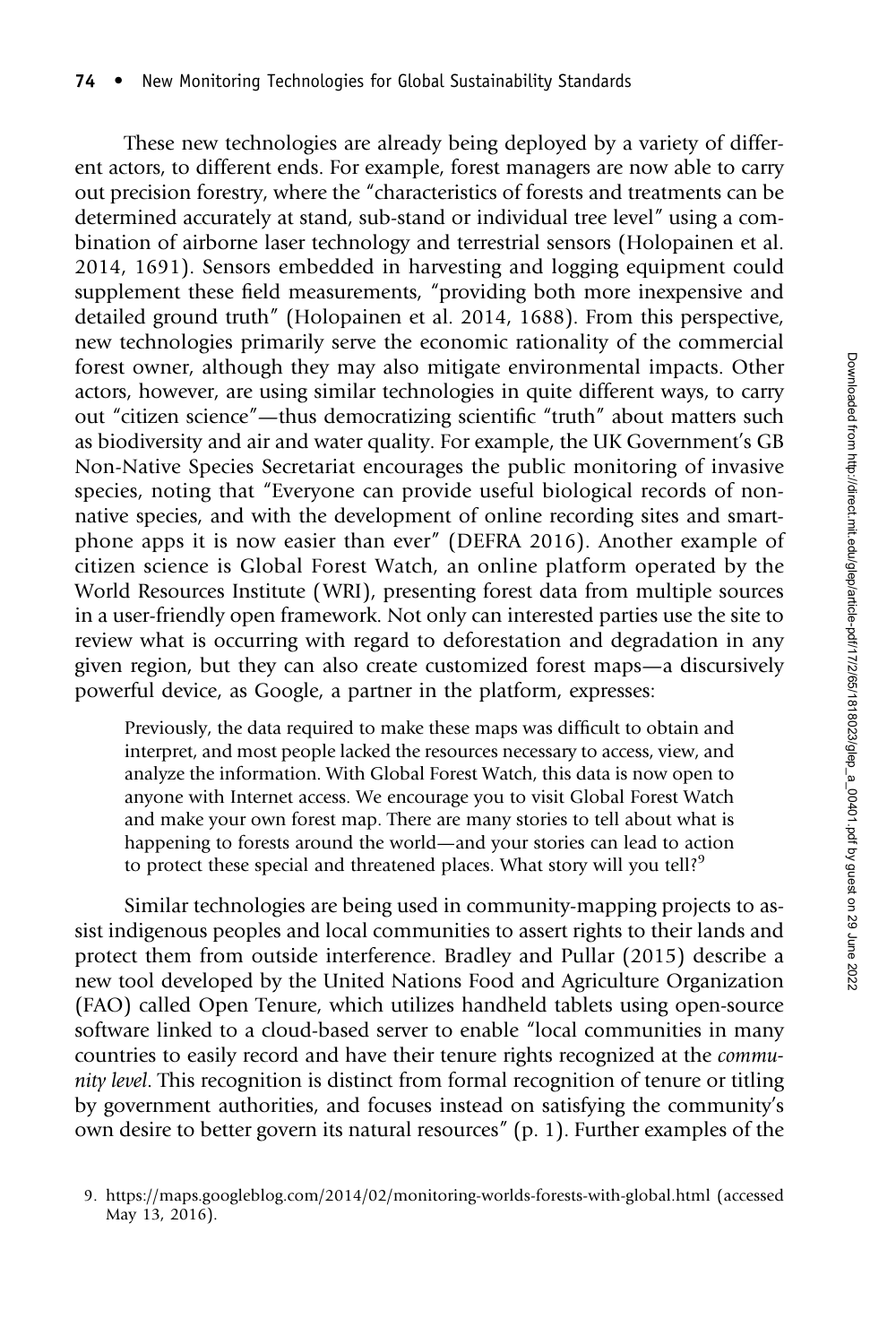use of community-mapping apps can be found in a recent report for the World Bank's Program on Forestry (PROFOR) by Castrén and Pillai (2011, 41–48).

Our interviewees recognized the capacity of the new technology to provide an account of the "truth" that is alternative to that contained in a formal audit report. One expert commented: "So the standards are going to have to change to accept the technology, but that technology is way ahead, absolutely way ahead, in terms of what it can do. And it's being used by people to say: 'Well the audit's not right, and here's our reasons why.'"<sup>10</sup> Another observed how the use of sensor technology could alter perceptions about an industry's effects on the environment:

Even though we're 80% FSC certified … the NGOs tend to look back at 1980s forest practices and go, look at what you did 30 years ago. Whereas if we were able to say: "Hang on guys. Look, this is the quality of the water that's coming out of our forest—you compare that to what's coming out of your adjacent farmland. We've been monitoring  $CO<sub>2</sub>$  for the last ten years, we've stored X amount of  $CO_2$ ."<sup>11</sup>

In summary, new technologies pose both practical and existential challenges for SSOs. At the practical level, the challenge is to adapt existing processes to make use of new opportunities, thus maintaining the relevance of SSOs and potentially increasing market coverage by decreasing the costs of compliance audits, reducing the time taken to access information, and improving the quality and quantity of that information. A good example of this is FSC's recently launched TransparentForests project, which seeks to harness new sensor technology—especially remote satellite sensing—to improve forest audits. The project, implemented in conjunction with the European Space Agency's Telecommunications and Integrated Applications Directorate, aims to provide "greater transparency for all stakeholders, improve the reliability of the inspection process, enable further expansion in certified areas without associated risks and improve the credibility of FSC certificates issued" (ESA-ARTES 2016, emphasis added). Utilizing a combination of satellite and in situ data, the project will enable certification bodies to overlay site-specific information about a forest operation with up to nine different land classifications derived from satellite data, and to chart trends in land use change since the last certification audit. This project illustrates an incremental, assimilative approach to the challenge, where the underlying assumption is that the "truth" as revealed by remote sensing will be complementary to that of conventional audits, with the role of the former being to improve the timeliness, accuracy, and transparency of the latter.

However, ICT transformation is likely to extend beyond the mere digitizing of the conventional audit process. The emergence of sensors, digital databases, and visualization technology now creates the possibility for auditors to

<sup>10.</sup> Personal interview A3, July 30, 2015.

<sup>11.</sup> Personal interview A1, June 27, 2015.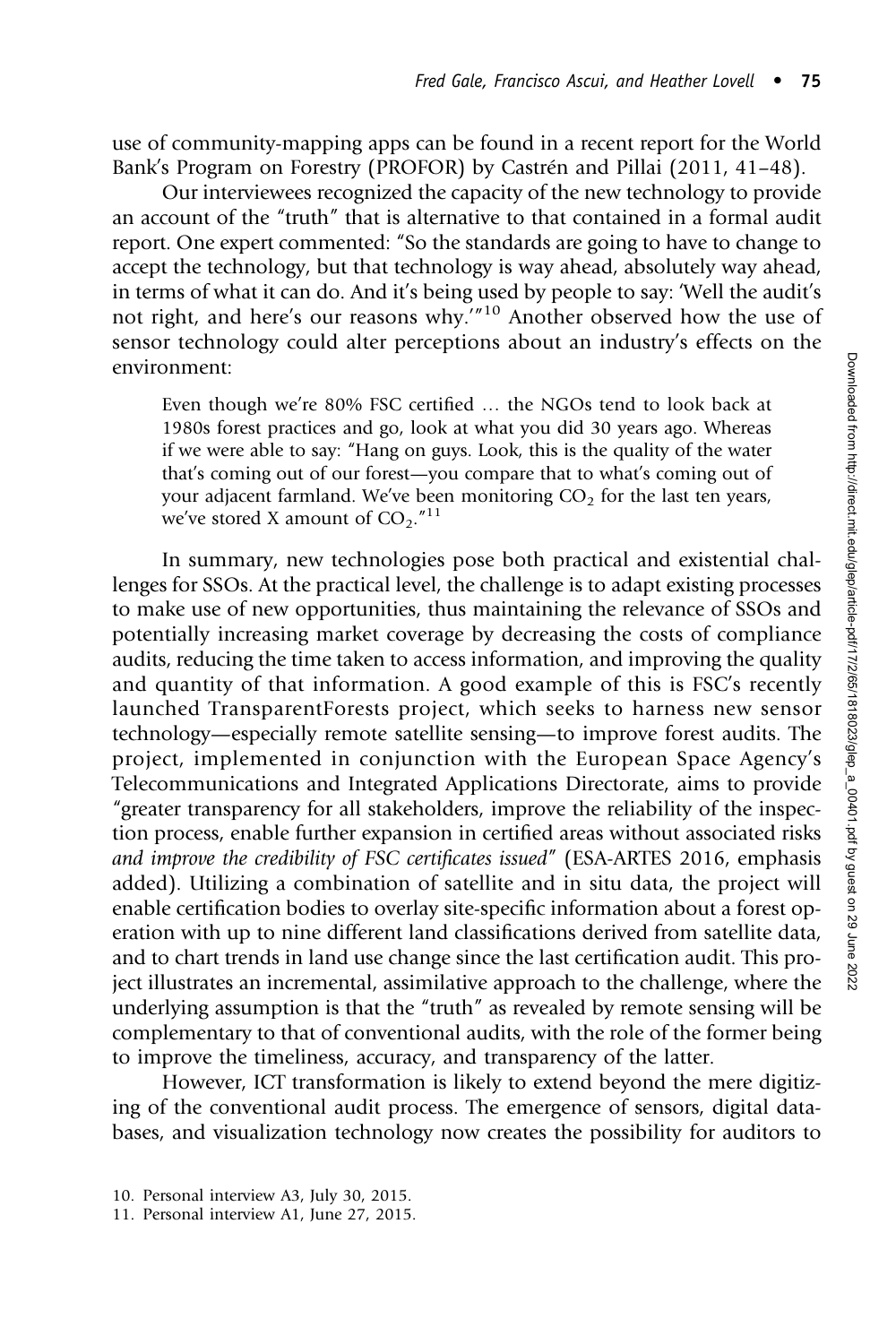establish continuous virtual depictions of their clients' operations, rather than one-off snapshots. A logical extension of this idea is for all relevant data to be collated in a publicly available and easy-to-interpret database that would be continuously updated with information generated from multiple sensors as well as inputs from the operator, communities, and other stakeholders—as is already the case with Global Forest Watch, Global Fishing Watch, and other similar platforms. This raises questions about whether the annual snapshot certification audit remains relevant in such a model, since more transparent publicly available information could be regularly scrutinized for accuracy by many different groups, potentially ensuring a far more comprehensive and accurate account of the structure, operation, and accountability of the relevant activity than is currently on offer. One interviewee speculated about how this might change the role of the certification body (CB):

All these audit processes have stakeholder input which at the moment goes via emails and letters, but lots could be like TripAdvisor.… [A person walking in a forest] may think, "Why are they cutting these trees here in April now? People shouldn't do that." And then somebody would say, "Under our forest management standard you cannot harvest trees in spring and we should follow up on this." And now the CB could be … receiving all of this information, and there would be some defined processes about what the CB would have to do with it. $12$ 

Another interviewee envisaged the new sensor technology replacing the routine audit, making certification more attractive by reducing direct costs. In this expert's view, the full and more costly on-site audit would be reserved for those operations the data indicated were experiencing difficulties:

The way we would like to move forward … is to see multiple sources of information as a basis for triangulating where the most significant risks are to compliance or to impact—environmental and social impact—within an enterprise, in order to focus both where subsequent interventions, like an audit, might be needed, or even capacity building.… Then that shifts the emphasis away from the audit as a main compliance tool, to be a supplementary or deeper-level tool where needed.<sup>13</sup>

A third interviewee was more cautious, however:

Well, to my knowledge this is all still more relevant for the scientific world. Talking about drones, it's a nice tool, but as a forester I wouldn't actually know how to use them because a normal drone can only fly 300 m.… At the moment I would say that the combination of technologies and satellite data together with on-the-ground auditing, these combinations, they're still most valuable.<sup>14</sup>

- 12. Personal interview A4, September 1, 2015.
- 13. Personal interview A2, July 29, 2015.
- 14. Personal interview A5, September 1, 2015.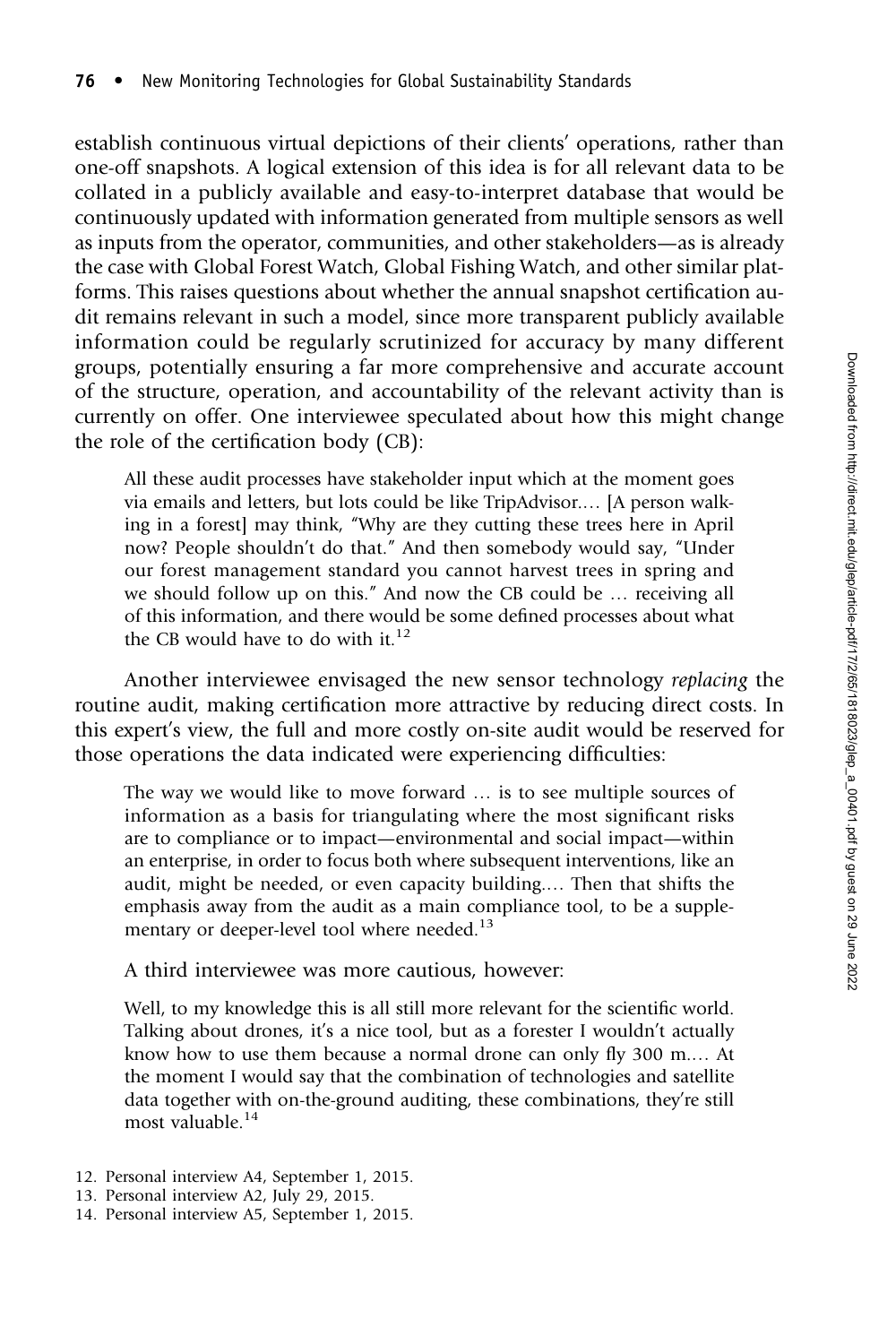Technological disintermediation may be as empowering as it is threatening, depending on how it is exercised, by which actors, to what ends, and according to whose perspective. On balance, it would appear to help empower previously marginalized actors—both people and "nature"—at the origin of the supply chain. It creates the possibility for greater transparency, enabling nature as well as indigenous and local community perceptions and values to be seen and heard continuously, rather than intermittently at best. However, it could also be regarded as enabling these margins of society to be brought under new regimes of panoptic surveillance and control. While open data platforms may democratize access to information, this always comes with a risk of cooptation by more powerful vested interests, as this interviewee noted:

Scheme owners so far have been very hesitant in terms of innovations, but I think we sense a great sense of urgency. If they don't start moving now, retailers and banks just may replace auditing by sensor data and will say, "That's good enough and we get the data quicker; we don't need this cumbersome third party approach with all the stakeholders and on-site audits." 15

Either way, the risk for SSOs is that their version of the "truth" about product sustainability claims will no longer be seen as relevant, as both business and civil society stakeholders use new technologies to construct their own competing "truths."

## Conclusions

SSOs face a new challenge to the governance model that has prevailed over the past four decades: the emergence of new technologies that threaten SSOs' relevance by uniting previously distant actors in a process of information supply chain disintermediation, simultaneously facilitating transparency while enabling the construction of competing "truths" regarding product sustainability claims.

How well SSOs adapt to this technological challenge will depend on how quickly they recognize and respond to it. SSOs have a history of successfully adapting to many past challenges. Criticisms by developing countries that such schemes could act as technical barriers to trade or that they reference practices and technologies that are unavailable or inappropriate in a developing-country context (see, e.g., UNCTAD 2008) were addressed by increasing developingcountry participation in many SSOs. Ongoing civil society criticism of the Marine Stewardship Council's failure to fully consider the environmental and social impacts of fishing on marine ecosystems resulted in a range of important governance reforms in the early 2000s (Gale and Haward 2011; Gulbrandsen and Auld 2016). The proliferation of SSOs has also resulted in greater attention

<sup>15.</sup> Personal interview A4, September 1, 2015.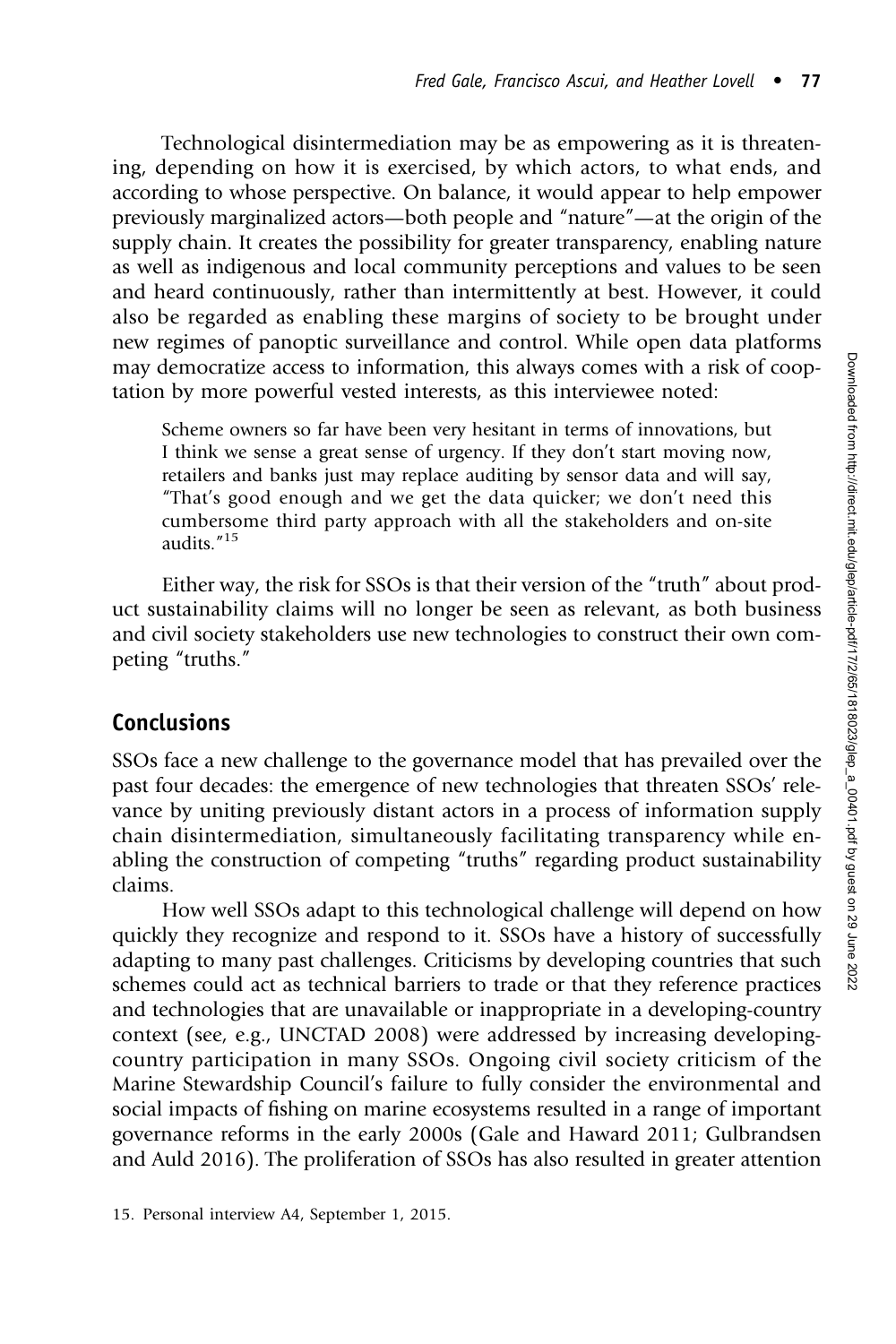to "metagovernance" aimed to ensure a degree of conformity in the structures and operations of SSOs, through the establishment of the ISEAL Alliance and the development of system-wide credibility standards (Derkx and Glasbergen 2014; ISEAL Alliance 2013). The evidence suggests that SSOs are becoming aware of the new technological threats and opportunities they face, and are taking some actions, both individually and collectively, to respond. For example, the ISEAL Alliance has commissioned reports and held workshops to raise awareness across the sector about the implications of the digital revolution, and FSC is developing its TransparentForests platform. However, the current view appears to be that SSOs should proceed with cautious and incremental reforms to embrace new technologies: SSOs that adopt a "step-by-step improvement process [will] benefit from increased effectiveness and overall satisfaction, and can reduce the risk associated with technology investments" (Herding and Fischer 2015, 3).

We consider that SSOs may need to undertake a more fundamental shift in their role. It is clear that new technologies are enabling stakeholders to directly "see" what is happening on the ground—as opposed to simply trusting in the relatively obscure standard-setting and audit processes behind an ecolabel. A governmentality perspective suggests that rationalities of government render certain aspects of reality thinkable, and therefore governable through the application of various technologies (Lövbrand and Stripple 2013). However, the scope of what is governable in practice, ex-post, is limited by the technical abilities of currently available technologies, the awareness of which in turn tends to limit the scope of what is ex-ante thinkable. Therefore a substantial change in technical abilities, such as the Big Data revolution of the last five years or so (Kitchin 2014), in rendering aspects of the environment visible in new ways, also changes the scope of what is thinkable about how environmental resources can and should be governed. As Auld et al. (2010, 21) observe: "technology shapes the art of 'what is possible' to be certified using NSMD [nonstate, market-driven] mechanisms," by influencing our understanding of both the underlying problems and available solutions.

Ignoring this shift in thinking is a risky strategy. We believe there is an opportunity for SSOs, rather than adopting only incremental changes, to take a proactive approach to utilizing new technologies, and thus to reconceive the purpose and practices of the entire governance apparatus. This reevaluation should focus, in particular, on the audit function. It is worth recalling the assumed "problem" the audit function was designed to solve: in a world of increasingly long and complex global supply chains, consumers are distanced from the social and environmental impacts of production, and therefore have to rely on claims made by supply chain actors. The SSO audit function was designed to independently assess the information on which those claims were based, to enable consumers to trust that the requirements of the relevant standard had been met. Judging by the growth in consumer take-up of ecolabels, it has succeeded—up to now.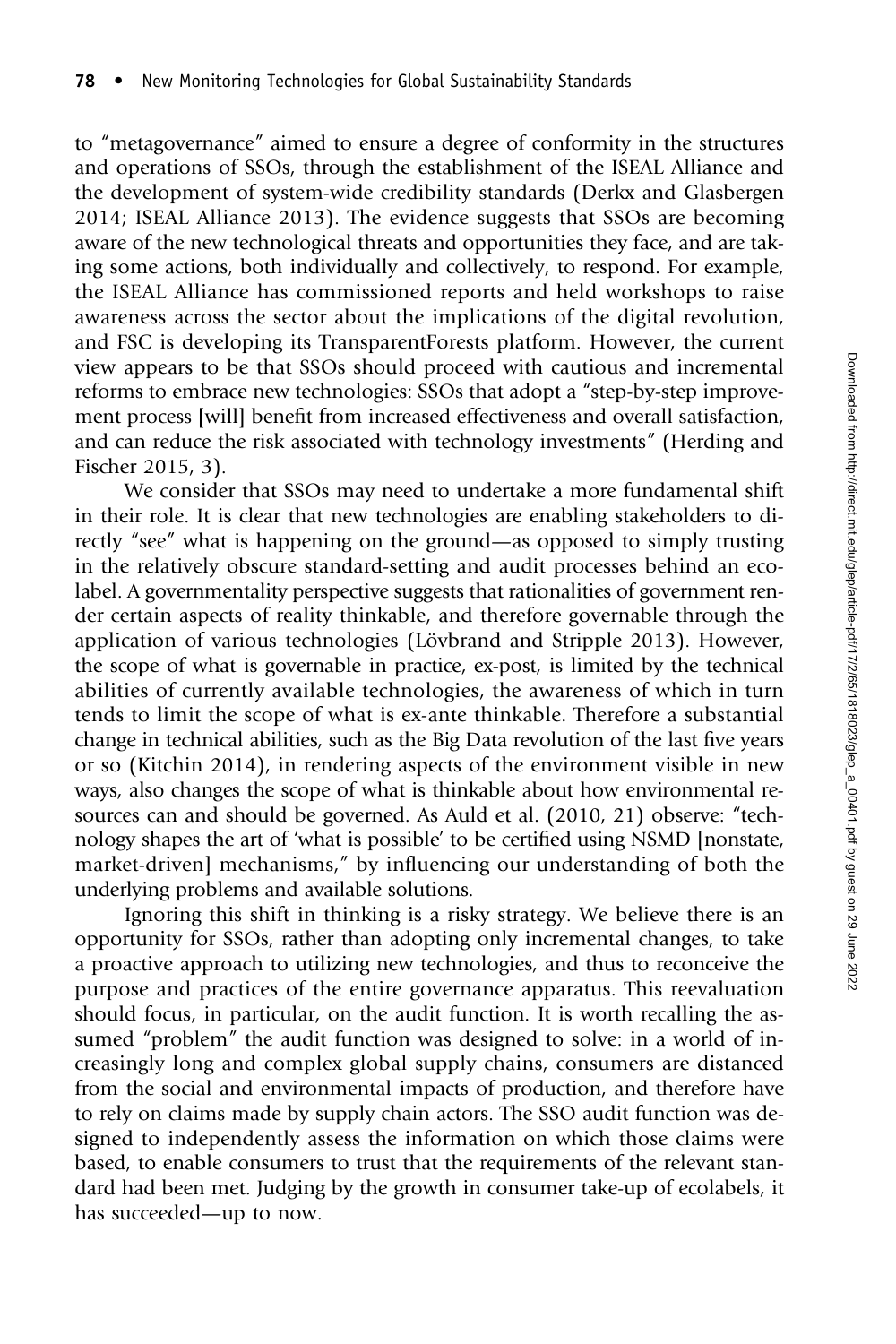This "solution," however, is premised on the assumption of a lack of transparency regarding what is happening "on the ground," at the production end of the supply chain. New technologies, as we have discussed, can radically change this state of affairs. The means of ensuring trust in product claims that SSOs have relied on—the annual, expert-led, time-bound, backward-looking, datadeficient field audit—looks increasingly anachronistic in comparison with the potential for continuous, participatory, just-in-time, data-rich virtual monitoring platforms that can publicly display the current status of actions or impacts almost in real time. Such platforms are being developed independently of SSOs and will inevitably be used by both consumers and supply chain actors to support and/or contest sustainability claims. Rather than risk being crowded out by new, competing claims based on independent use of social and environmental data, SSOs should embrace these new virtual monitoring platforms to enhance consumer trust in claims that are in accordance with their own standards. FSC appears to be the first major SSO to take a significant step in this direction, in developing TransparentForests.

Taking up the possibilities offered by new technologies will of course create new problems, requiring new solutions to be developed. We can see two new problems that are likely to arise, where the existing audit apparatus could potentially be usefully redeployed. The first relates to instances of possible nonconformity with a particular claim: for example, when the virtual monitoring platforms indicate logging taking place in high-conservation-value forests, fishing in marine protected areas, or fires in carbon offset plantations. In such cases, SSOs could request an immediate strategic audit of the incident as a means to determine what has occurred and remedy any defects. This would require competencies similar to those used in existing routine, annual audits, but apply them in a different way. The second problem will be more challenging: there will be a need to assure all relevant stakeholders that any given virtual monitoring platform is in fact a transparent representation of reality. This will require a technical audit of the entire information supply chain, from data collection through processing to presentation. Although this would require different expertise from that currently found in most environmental audit teams, the necessary capabilities should be available in the ICT audit community.

The abandonment of the annual audit and shift to strategic and data infrastructure audits have the potential to reduce the overall cost of certification, provided that nonconformities do not substantially increase and that the data infrastructure is shared between a reasonably large number of users. This, in turn, could encourage higher participation, especially by small- and mediumsized operators, for whom the costs of the traditional annual certification audit are large in comparison to turnover. A further possibility offered by virtual platforms is that of hosting data pertaining to multiple purposes. There are some indications that this is happening already—for example, Google Earth's engine is being used as the basis for applications ranging from biodiversity tracking to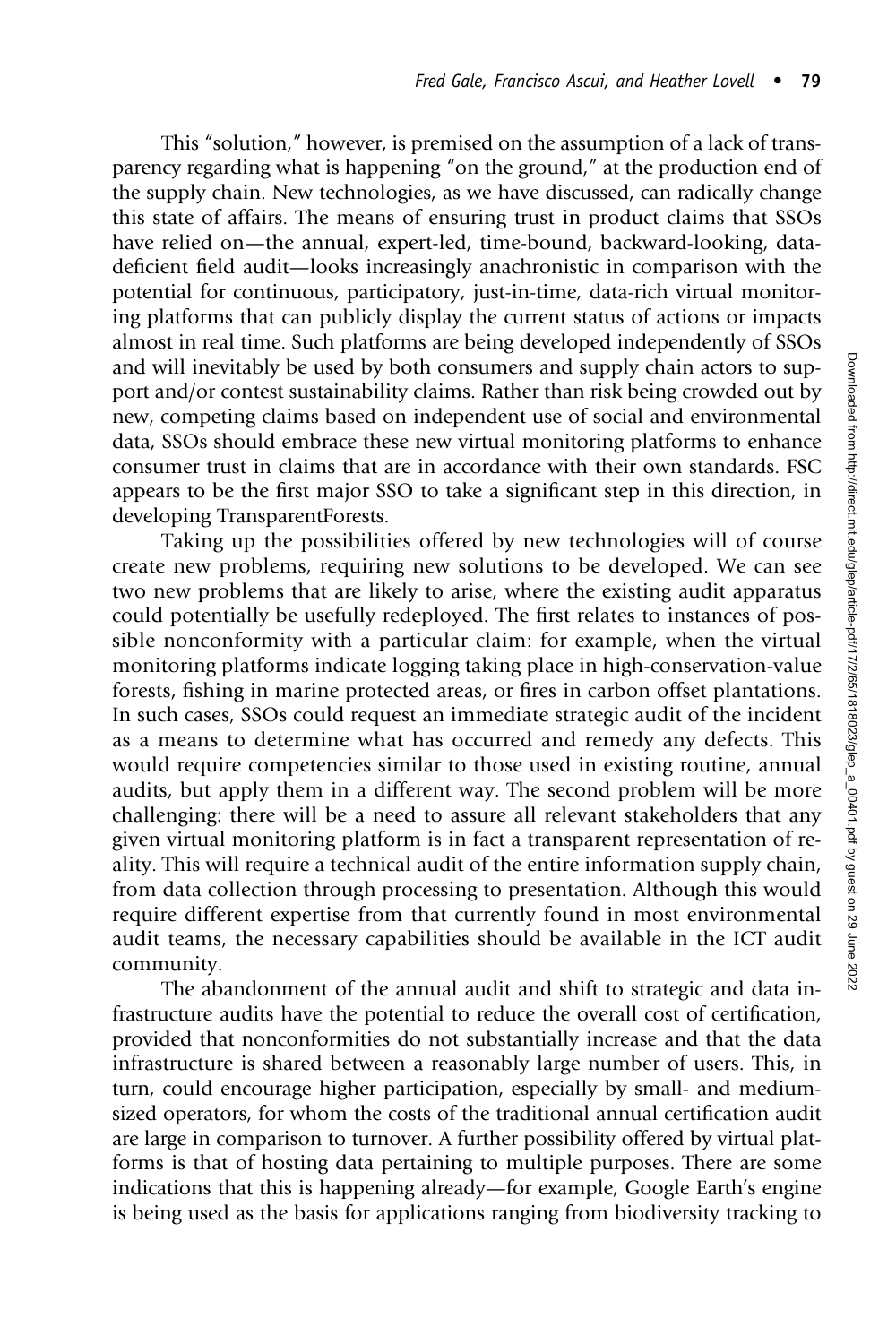malaria risk mapping, in addition to supporting Global Forest Watch.<sup>16</sup> If it continues, this trend has the potential to offset the factors that currently favor more modest standards that are crafted around narrow issues such as legality verification (Auld et al. 2010). The capacity of new virtual monitoring platforms to aggregate different types of data from many disparate sources and then to present only those issues of interest to different stakeholders may eventually constitute their greatest value added.

This, in turn, suggests that SSOs should cooperate more closely—for example, through initiatives such as the ISEAL Alliance—to develop metagovernance standards for the collection, processing, and presentation of environmental data via direct-to-consumer virtual monitoring platforms. The emphasis of these metagovernance standards would be to ensure that consumers are able to rely on the information presented across different platforms, whether they wish to make use of it to assess environmental sustainability, indigenous peoples' tenure, natural-capital impacts, or other objectives. There may also be a need for governments or international SSOs to take a more active role in supporting such standards, in recognition of the fact that such platforms evidently provide a public good, in the form of information that stakeholders find useful and that is not provided by unregulated markets. A number of supportive voluntary and intergovernmental efforts are already underway (see Potts et al. 2014, 324). Further research could explore these opportunities, or seek to establish an evidence base for any emerging differences between established voluntary sustainability standards and new virtual monitoring platforms in terms of their impacts on both producers and consumers. From a more theoretical perspective, detailed case studies of some of the specific ICT innovations mentioned in this article could improve our understanding of how such technologies "shape the realm of the possible" (Lövbrand and Stripple 2009, 20) in terms of environmental governmentality. Although technological disintermediation is undoubtedly a threat to the status quo, adapting and using it proactively also has enormous positive potential.

## **References**

- Agrawal, Arun. 2005. Environmentality: Technologies of Government and the Making of Subjects. Durham, NC: Duke University Press.
- Astuti, Rini, and Andrew McGregor. 2015. Responding to the Green Economy: How REDD+ and the One Map Initiative are Transforming Forest Governance in Indonesia. Third World Quarterly 36 (12): 2273–2293.
- Auld, Graeme, Benjamin Cashore, Christina Balboa, Laura Bozzi, and Stefan Renckens. 2010. Can Technological Innovations Improve Private Regulation in the Global Economy? Business and Politics 12 (3): 1–39.

16. https://earthengine.google.com/case\_studies/ (accessed September 1, 2016).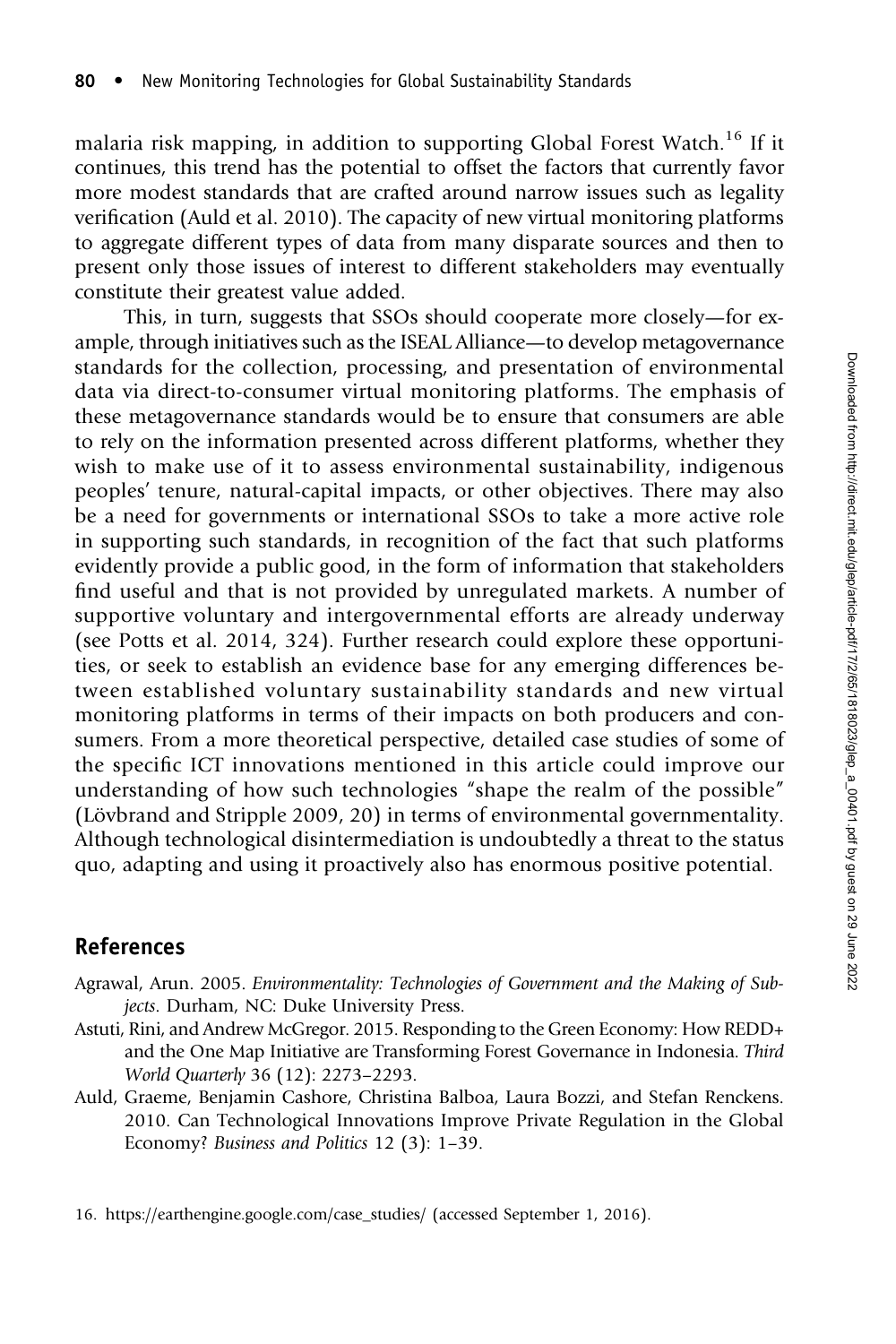- Auld, Graeme, and Lars Gulbrandsen. 2010. Transparency in Nonstate Certification: Consequences for Accountability and Legitimacy.Global Environmental Politics 10 (3): 97–119.
- Bäckstrand, Karin, and Eva Lövbrand. 2006. Planting Trees to Mitigate Climate Change: Contested Discourses of Ecological Modernization, Green Governmentality and Civic Environmentalism. Global Environmental Politics 6 (1): 50–75.
- Bartley, Tim. 2007. Institutional Emergence in an Era of Globalization: The Rise of Transnational Private Regulation of Labor and Environmental Conditions. American Journal of Sociology 113 (2): 297–351.
- Boer, Henry. 2013. Governing Ecosystem Carbon. Global Environmental Politics 13 (4): 123–143.
- Bradley, Amanda, and Neil Pullar. 2015. Technology & Tenure: Sharing the Results of a Community-Driven Initiative in Cambodia. Paper presented at the XIV World Forestry Congress, Durban, South Africa, 7–11 September.
- Cashore, Benjamin, Graeme Auld, and Deanna Newsom. 2004. Governing through Markets: Forest Certification and the Emergence of Non-State Authority. New Haven: Yale University Press.
- Castrén, Tuukka, and Madhavi Pillai. 2011. Forest Governance 2.0: A Primer on ICTs and Governance. Washington, DC: Program on Forests (PROFOR).
- Dean, Mitchell. 1999. Governmentality: Power and Rule in Modern Society. London: SAGE.
- DEFRA (UK Department of Environment, Food and Rural Affairs). 2016. Recording. Available online at: http://www.nonnativespecies.org/index.cfm?sectionid=81, accessed February 9, 2016.
- Derkx, Boudewijn, and Pieter Glasbergen. 2014. Elaborating Global Private Meta-Governance: An Inventory in the Realm of Voluntary Sustainability Standards. Global Environmental Change 27: 41–50.
- Djama, Marcel, Eve Fouilleux, and Isabelle Vagneron. 2011. Standard-Setting, Certifying and Benchmarking: A Governmentality Approach to Sustainability Standards in the Agro-Food Sector. In Governing through Standards: Origins, Drivers and Limitations, edited by Stefano Ponte, Peter Gibbon, and Jakob Vestergaard, 184–209. Basingstoke: Palgrave Macmillan.
- ESA-ARTES (European Space Agency—Advanced Research in Telecommunications Systems). 2016. Transparent Forests. Available online at: https://artes-apps.esa.int/ projects/transparentforests-fs, accessed August 19, 2016.
- FiBL (Research Institute for Organic Agriculture). 2016. Growth Continues: 43.7 million Hectares of Organic Agricultural Land Worldwide. Available online at: http://tinyurl. com/glq4e6c, accessed March 4, 2016.
- ForestEthics. 2014. Peeling Back the Eco-Labels: A Comparison of FSC and SFI Forest Certification Program Audits in Canada. San Francisco: ForestEthics.
- Foucault, Michel. 1991. Governmentality. In The Foucault Effect: Studies in Governmentality, edited by Graham Burchell, Colin Gordon, and Peter Miller, 87–104. Chicago: University of Chicago Press.
- Gale, Fred, and Marcus Haward. 2011. Global Commodity Governance: State Responses to Sustainable Forestry and Fisheries Certification. Basingstoke: Palgrave Macmillan.
- Gulbrandsen, Lars. 2010. Transnational Environmental Governance: the Emergence and Effects of the Certification of Forest and Fisheries. Cheltenham: Edward Elgar.
- Gulbrandsen, Lars, and Graeme Auld. 2016. Contested Accountability Logics in Evolving Nonstate Certification for Fisheries Sustainability. Global Environmental Politics 16 (2): 42–60.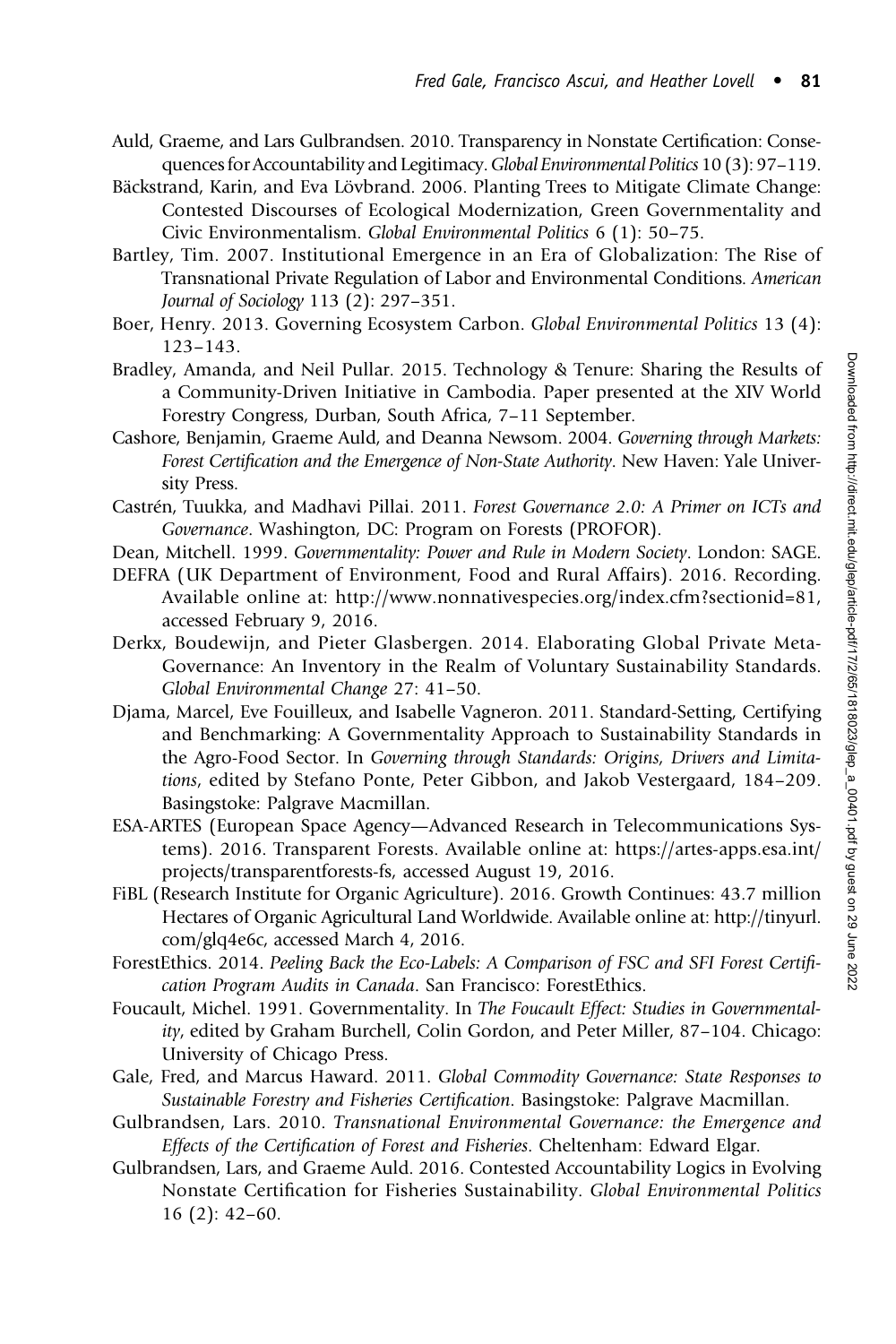- Gupta, Aarti. 2010. Transparency in Global Environmental Governance: A Coming of Age? Global Environmental Politics 10 (3): 1–9.
- Herding, Wiebke, and Sönke Fischer. 2015. Smart Data: An Exploration into Technology Innovations for Sustainability Standards. London: ISEAL Alliance.
- Higgins, Vaughan, and Wendy Larner. 2010. Calculating the Social: Standards and the Reconfiguration of Governing. Basingstoke: Palgrave Macmillan.
- Holopainen, Markus, Mikko Vastaranta, and Juha Hyyppä. 2014. Outlook for the Next Generation's Precision Forestry in Finland. Forests 5 (7): 1682–1694.
- ISEAL Alliance. 2013. Principles for Credible and Effective Sustainability Standards Systems: ISEAL Credibility Principles. London: ISEAL Alliance.
- Jordan, Andrew, Rüdiger Wurzel, and Anthony Zito. 2005. The Rise of "New" Policy Instruments in Comparative Perspective: Has Governance Eclipsed Government? Political Studies 53: 477–496.
- Kitchin, Rob. 2014. Big Data, New Epistemologies and Paradigm Shifts. Big Data & Society 1 (1): 1–12.
- Latour, Bruno. 1990. Technology is Society made Durable. Sociological Review 38 (May Supplement): 103–131.
- Latour, Bruno. 2014. Technical does not mean Material. HAU: Journal of Ethnographic Theory 4 (1): 507–510.
- Lemke, Thomas. 2007. An Indigestible Meal? Foucault, Governmentality and State Theory. Distinktion: Scandinavian Journal of Social Theory 8 (2): 43–64.
- Lövbrand, Eva, and Johannes Stripple. 2009. Governing the Climate from Space: Measuring, Reporting and Verification as Ordering Practice. Lund: Lund University.
- Lövbrand, Eva, and Johannes Stripple. 2013. Bringing Governmentality to the Study of Global Climate Governance. In Governing the Climate: New Approaches to Rationality, Power and Politics, edited by Johannes Stripple and Harriet Bulkeley, 27–41. Cambridge: Cambridge University Press.
- MacKenzie, Donald. 2001. Mechanizing Proof: Computing, Risk, and Trust. Cambridge, MA: MIT Press.
- McGregor, Andrew, Edward Challies, Peter Howson, Rini Astuti, Rowan Dixon, Bethany Haalboom, Michael Gavin, Luca Tacconi, and Suraya Afiff. 2015. Beyond Carbon, More than Forest? REDD+ Governmentality in Indonesia. Environment and Planning A 47 (1): 138–155.
- Meidinger, Erroll, Christopher Elliott, and Gerhard Oesten. 2002. Social and Political Dimensions of Forest Certification. Remagen-Oberwinter, Germany: Kessel.
- Miller, Peter, and Nikolas Rose. 2008. Governing the Present: Administering Economic, Social and Personal Life. Cambridge: Polity Press.
- Oels, Angela. 2005. Rendering Climate Change Governable: From Biopower to Advanced Liberal Government? Journal of Environmental Policy & Planning 7 (3): 185–207.
- Okereke, Chukwumerije, Harriet Bulkeley, and Heike Schroeder. 2009. Conceptualizing Climate Governance beyond the International Regime. Global Environmental Politics 9 (1): 58–78.
- Perry, John. 1955. The Story of Standards. New York: Funk & Wagnalls.
- Ponte, Stefano. 2014. "Roundtabling" Sustainability: Lessons from the Biofuel Industry. Geoforum 54: 261–271.
- Ponte, Stefano, and Emmanuelle Cheyns. 2013. Voluntary Standards, Expert Knowledge and the Governance of Sustainability Networks. Global Networks 13 (4): 459–477.
- Ponte, Stefano, Peter Gibbon, and Jakob Vestergaard. 2011. Governing through Standards: Origins, Drivers and Limitations. Basingstoke, UK: Palgrave Macmillan.